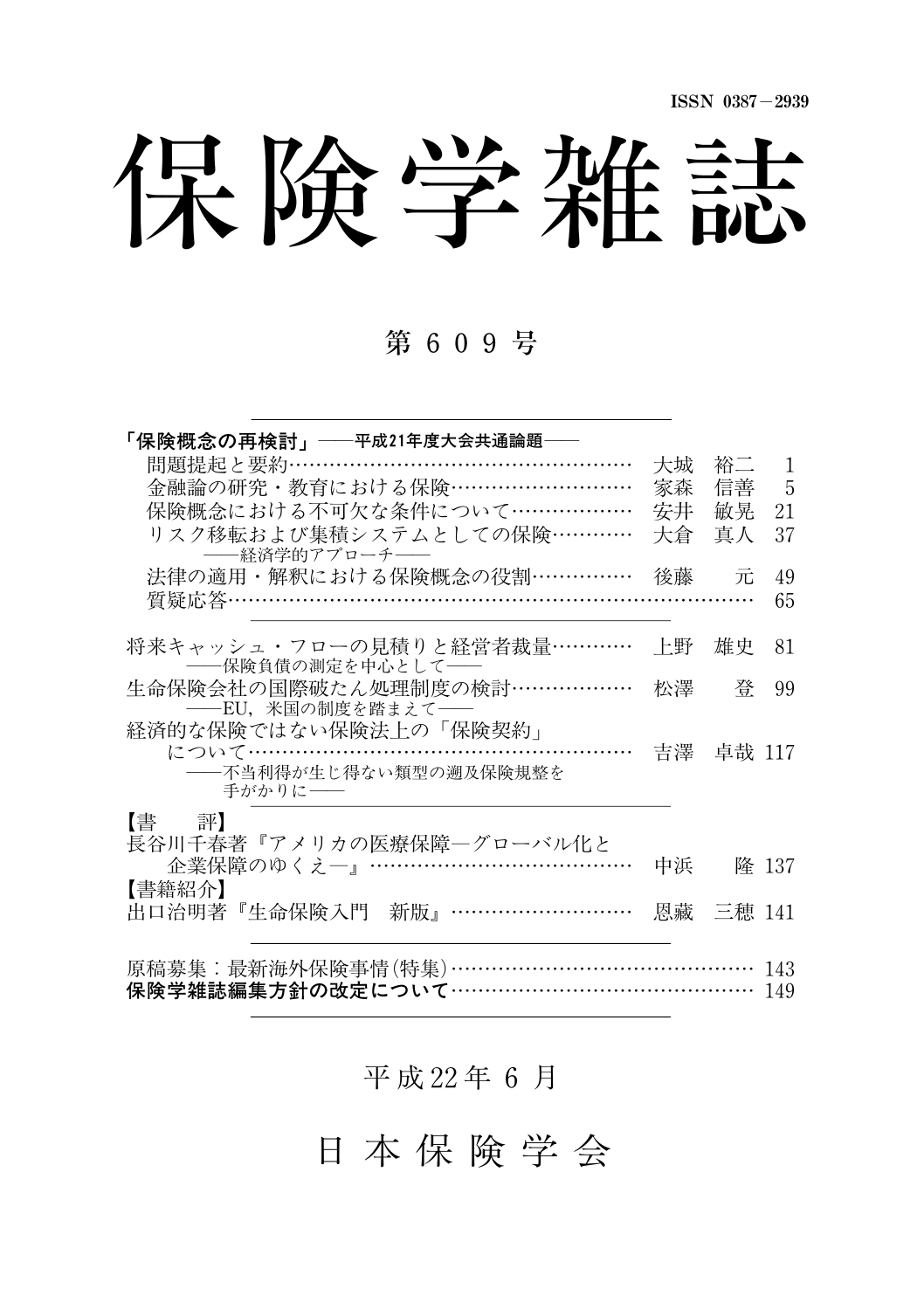### ────【事務局移管のお知らせ】───────

本年4月1日(木)をもって,当学会事務局は損害保険事業総合研究所に 移管されました。

| 保 険 学 雑 誌                                                                                                                                             |  |  |  |  |
|-------------------------------------------------------------------------------------------------------------------------------------------------------|--|--|--|--|
| 第 609 号                                                                                                                                               |  |  |  |  |
| 平成22年6月30日 発行                                                                                                                                         |  |  |  |  |
| 《非壳品》                                                                                                                                                 |  |  |  |  |
| 編集委員<br>口 富 夫<br>井<br>岡<br>国<br>和<br>村<br>河本淳孝<br>中 浜<br>降<br>山野嘉朗<br>吉澤卓哉<br>編集兼<br>本保険学会<br>日<br>発行者<br>301-8335 東京都千代田区神田淡路町 2-9<br>(助捐害保険事業総合研究所内 |  |  |  |  |
| 発 行 所                                                                                                                                                 |  |  |  |  |
| 本保険学会<br>Ħ.                                                                                                                                           |  |  |  |  |
| 零101-8335 東京都千代田区神田淡路町2―9<br>(助損害保険事業総合研究所内<br>雷<br>話 $(03)3255 - 5511$<br>振替口座 00160-8-607601                                                        |  |  |  |  |

印刷所 株式会社 松 濤 企 画

〠101-0051 東京都千代田区神田神保町2-445階